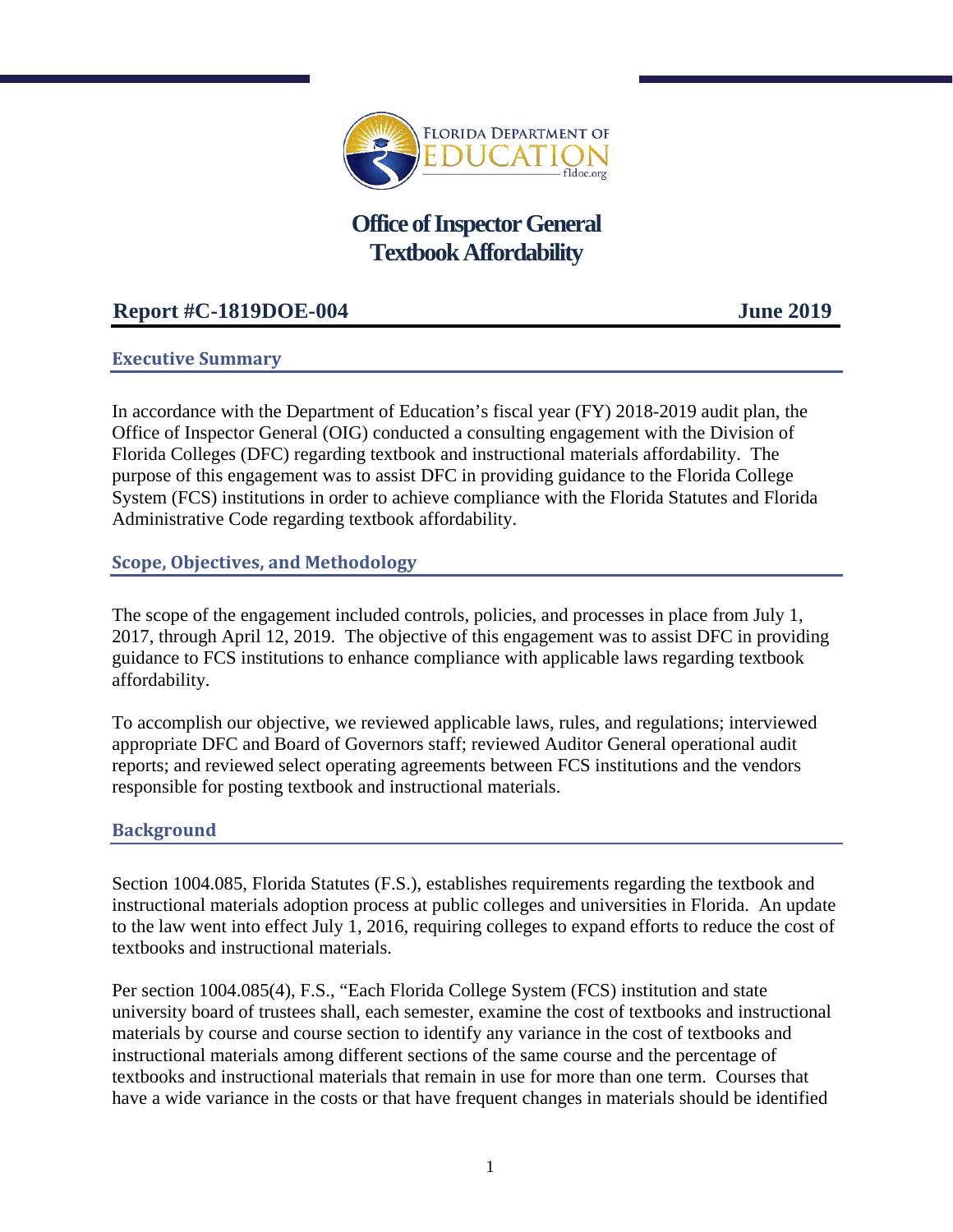and a list of such courses sent to the appropriate academic department chair for review. This subsection is repealed July 1, 2018, unless reviewed and saved from repeal through reenactment by the legislature." As of April 1, 2019, the legislature had not saved the subsection from repeal.

Section 1004.085(6), F.S, states, "Each Florida College System institution and state university shall post prominently in the course registration system and on its web site, as early as feasible, but at least 45 days before the first day of class for each term, a hyperlink to lists of required and recommended textbooks and instructional materials for at least 95 percent of all courses and course sections offered at the university during the upcoming term."

Florida Administrative Code (FAC) 6A-14.092(5) states, "The board of trustees of each Florida College System institution shall report by September 30 of each year to the Chancellor of the Florida College System, in a format determined by the Chancellor the following:

- (a) The textbook and instructional materials selection process for general education courses identified with a wide cost variance and high-enrollment courses; course sections with no cost shall not be included in the examination of cost variance between different sections of the same course.
- (b) Specific initiatives of the institution designed to reduce the costs of textbooks and instructional materials;
- (c) Policies implemented regarding the posting of textbook and instructional materials for at least 95% of all courses and course sections forty-five (45) days before the first day of class;
- (d) The number of courses and course sections that were not able to meet the textbook and instructional materials posting deadline for the previous academic year."

We did not identify any planned changes to the FAC which includes the wide cost variance requirements. The Auditor General (AG) conducts operational audits on Florida colleges and universities which include a review of textbook and instructional materials affordability. The AG conducted an operational audit on seven FCS institutions in fiscal year 2017, all of which had findings in the area of textbook affordability. The AG additionally conducted an operational audit on twelve FCS institutions in fiscal year 2018, of which seven had findings in the area of textbook affordability. In fiscal year 2019, the AG conducted eleven operational audits on FCS institutions, of which three had findings regarding textbook affordability. As a result of these findings, DFC requested a consulting engagement to identify the reasons for noncompliance and to assist DFC in providing guidance to the institutions.

## **Current Processes**

Audit Results

The AG reports combined any deficiencies noted in the area of textbook affordability as one finding for the institution, and included a statement that procedures needed enhancement to promote compliance with state law. Though the specific deficiencies varied by institution, the primary reasons for receiving the findings included: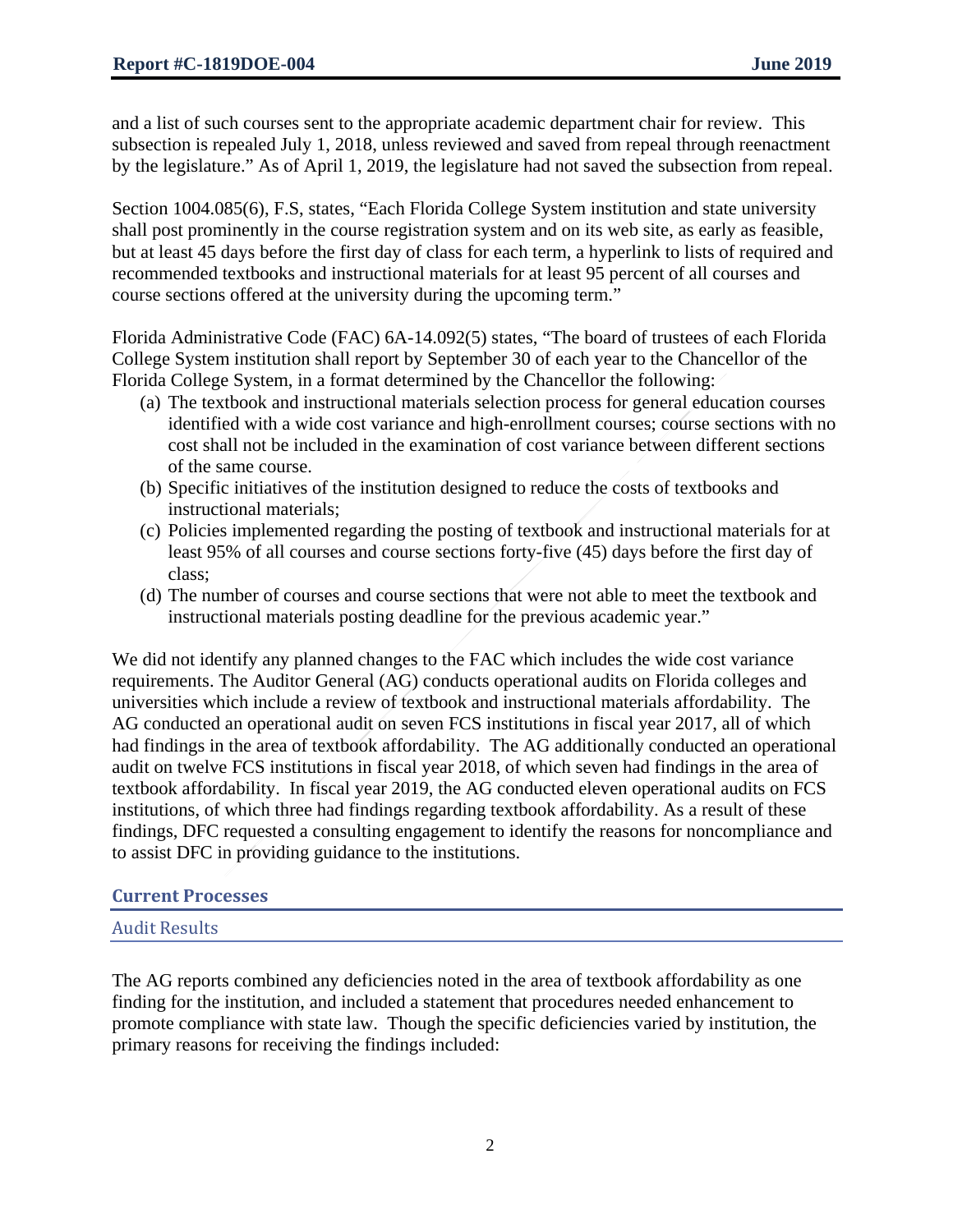- Not having established monitoring procedures or having procedures lacking elements required by statute;
- Not maintaining documentation supporting the figures reported in the annual report to DFC;
- Lack of evidence supporting timely posting of required instructional materials and untimely posting of required instructional materials; and
- Not identifying courses with a wide variance in textbook prices amongst different sections of the same course.

# Wide Cost Variance

We noted neither the Florida Statutes nor the Florida Administrative Code have defined wide cost variance. In 2017, the AG issued findings to four institutions (College of Central Florida; Florida Southwestern State College; Polk State College; and State College of Florida, Manatee-Sarasota) for wide cost variance issues. In 2018, the AG issued findings to four additional institutions (Broward College; Florida State College at Jacksonville; Miami-Dade College; and Santa Fe College) for wide cost variance issues. In 2019, the AG did not issue findings for textbook affordability due to wide cost variances. The lack of findings in 2019 may be due to subsection 1004.085(4), F.S., being repealed as of July 1, 2018.

We observed, the price variances identified in the AG audit reports included a \$50, \$65, \$90 and \$100 price variance. Per the 2017 audit reports for new instructional materials and textbooks used, the prices varied on average from \$103.50 to \$200.50. For used instructional materials and textbooks, the cost variance averaged from \$78.25 to \$163.50. In 2018, the cost variance averaged from \$160.00 to \$309.25 for new instructional materials. For used materials, it averaged from \$133.25 to \$237.25.

| <b>Audit Year</b> | <b>School</b>                             | Price<br>Variance<br>Identified in<br><b>AG Reports</b> | <b>Highest</b><br>Difference-<br><b>New Books</b> | <b>Lowest</b><br>Difference- | <b>Highest</b><br>Difference-<br><b>New Books Used Books Used Books</b> | <b>Lowest</b><br>Difference- |
|-------------------|-------------------------------------------|---------------------------------------------------------|---------------------------------------------------|------------------------------|-------------------------------------------------------------------------|------------------------------|
| 2017              | Polk State College                        | \$50.00                                                 | \$147.00                                          | \$53.00                      | \$110.00                                                                | \$40.00                      |
| 2017              | FL Southwestern State College             | \$65.00                                                 | \$121.00                                          | \$86.00                      | \$90.00                                                                 | \$66.00                      |
| 2017              | College of Central FL                     | \$100.00                                                | \$219.00                                          | \$105.00                     | \$218.00                                                                | \$79.00                      |
| 2017              | State College of FL, Manatee-<br>Sarasota | \$100.00                                                | \$315.00                                          | \$170.00                     | \$236.00                                                                | \$128.00                     |
| 2018              | Miami-Dade College                        | \$100.00                                                | \$261.00                                          | \$211.00                     | \$272.00                                                                | \$209.00                     |
| 2018              | <b>Broward College</b>                    | \$90.00                                                 | \$194.00                                          | \$109.00                     | \$135.00                                                                | \$81.00                      |
| 2018              | FL State College at Jacksonville          | \$100.00                                                | \$555.00                                          | \$153.00                     | \$380.00                                                                | \$124.00                     |
| 2018              | Santa Fe College                          | \$100.00                                                | \$227.00                                          | \$167.00                     | \$162.00                                                                | \$119.00                     |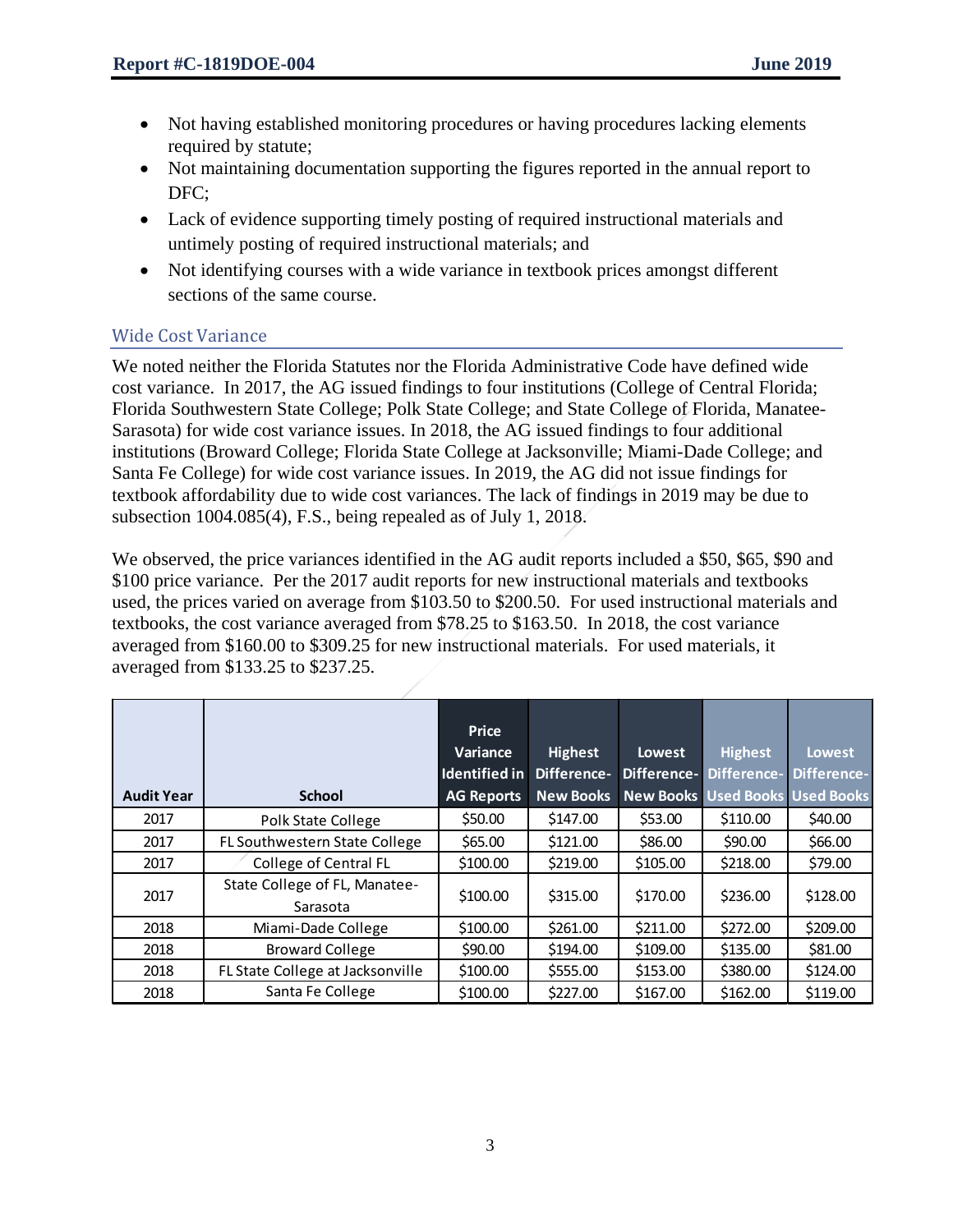|                        | <b>Average of Price</b><br><b>Variance Identified</b> | <b>Average of Highest</b><br>Difference-New | <b>Average of Lowest</b><br>Difference-New | <b>Average of Highest</b><br>Difference- Used | <b>Average of Lowest</b><br>Difference- Used |
|------------------------|-------------------------------------------------------|---------------------------------------------|--------------------------------------------|-----------------------------------------------|----------------------------------------------|
| <b>Audit Year</b>      | in AG Reports                                         | <b>Books</b>                                | <b>Books</b>                               | <b>Books</b>                                  | <b>Books</b>                                 |
| 2017                   | \$78.75                                               | \$200.50                                    | \$103.50                                   | \$163.50                                      | \$78.25                                      |
| 2018                   | \$96.67                                               | \$309.25                                    | \$160.00                                   | \$237.25                                      | \$133.25                                     |
| <b>Overall Average</b> | \$86.43                                               | \$254.88                                    | \$131.75                                   | \$200.38                                      | \$105.75                                     |

It is important to note that while per-semester assessment and review of courses with high cost variances were repealed in statute as of July 1, 2018, the Florida Administrative Code (FAC) still requires institutions to annually report on the material selection process for courses with wide cost variance.

After the law was revised in 2016, the Florida Board of Governors (BOG) worked with a Textbook and Instructional Materials Affordability Workgroup to address challenges identified during the implementation process. BOG staff and the workgroup developed reporting templates and established definitions. This included defining wide cost variance, which was set at \$200. They additionally established a system-wide methodology for determining wide cost variance by course section. The definitions were not updated in BOG's policies, but they were included in the report template that was disseminated for the institutions to submit their annual figures. Following the implementation of definitions into the reporting template, the two universities who received findings for textbook affordability in 2018, did so due to untimely posting of instructional materials and not for wide variance in costs.

#### *Recommendation*

While Section 1004.085(4), F.S., was repealed, Section 8 of the statute allows the Chancellor to add additional reporting requirements. Therefore, we recommend DFC continue to require the institutions to report on the general or high enrollment courses that have a wide cost variance in instructional material. Reporting the classes that have wide cost variances would benefit the students of Florida and would provide accountability for the institutions without creating significant additional work.

If the Chancellor and State Board of Education do not update the FAC rule to align with the current version of the Florida Statutes, we recommend DFC define wide cost variance and include the definition in the reporting template used by the institutions.

## Posting of Textbooks and Instructional Materials

The primary reason FCS intuitions received a textbook affordability finding from the AG during 2017 to 2019, was due to late postings or a lack of evidence supporting timely posting of required instructional materials. We did note that the findings in this area decreased each year from 2017 to 2019.

We requested the operating agreements for six sampled FCS institutions. We determined that three of the institutions managed the posting of instructional materials internally and three had agreements with outside vendors. We received agreements for Broward College, Daytona College and Tallahassee Community College (TCC). Upon review of the agreements, we noted variations in the agreement language regarding the posting of textbooks and instructional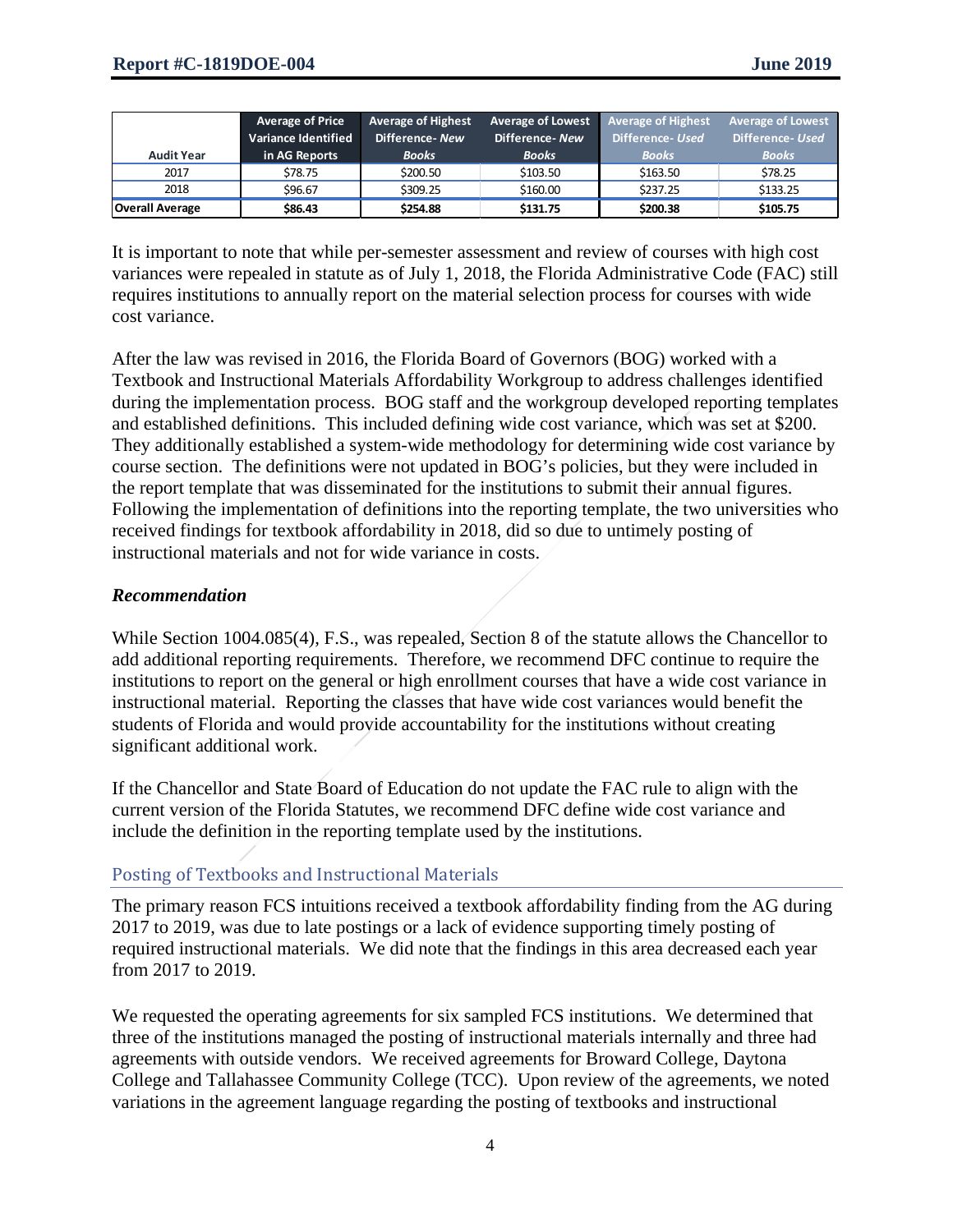materials. Both TCC and Broward used language that lacked clarity regarding posting requirements. TCC retains responsibility for providing the vendor with textbook adoption information in a timely manner, in accordance with their policies. The agreement does not specify posting requirements. In contrast, Broward College's agreement states the vendor is responsible for compiling and maintaining a list of course book information. However, it does not specify what information regarding the course books should be maintained. Daytona College's agreement includes textbook affordability reporting policies and language requiring the vendor to post instructional material at least 45 days before the first day of classes, in accordance with statute. It also requires the vendor to submit a number of reports and dictates the deadlines, format, and the fields to be included in the reports.

Per the 2018 FCS Textbook and Instructional Material Affordability Report, "Overall, 75 percent of the colleges met the textbook and instructional materials posting requirement of 95 percent of course sections posting 45-days prior to the first day of class. The number of colleges meeting the 45-day requirement increased by three colleges or 14 percent over the course of the year as noted in Table 1. Similarly, the colleges who did not meet the posting deadline increased the number of course sections meeting the deadline each semester, from 81 to 93 percent."

Table 1

|                  | 95% and Above |    |
|------------------|---------------|----|
|                  | N             | ℅  |
| Summer 2017      | 21            | 75 |
| <b>Fall 2017</b> | 22            | 79 |
| Spring 2018      | 24            | 89 |

The colleges that did not meet the 95 percent posting deadline gave the following reasons for not meeting the deadline:

- adding the course after the posting deadline;
- delayed assignment of faculty to the course;
- changes in publisher information;
- specialty courses;
- course created to meet graduation deadlines; and
- utilization of new bookstore vendors as well as new software.

We additionally noted Section 1004.085(6), Florida Statutes states "The State Board of Education and the Board of Governors shall include in the policies, procedures, and guidelines adopted under subsection (7) certain limited exceptions to this notification requirement for classes added after the notification deadline." This would allow FCS to create exceptions to the 45-day posting requirement and permit the institution to continue normal course scheduling functions in compliance with the Florida Statutes. Currently, FAC 6A-14.092 does not specify limitations or exceptions to the posting requirement.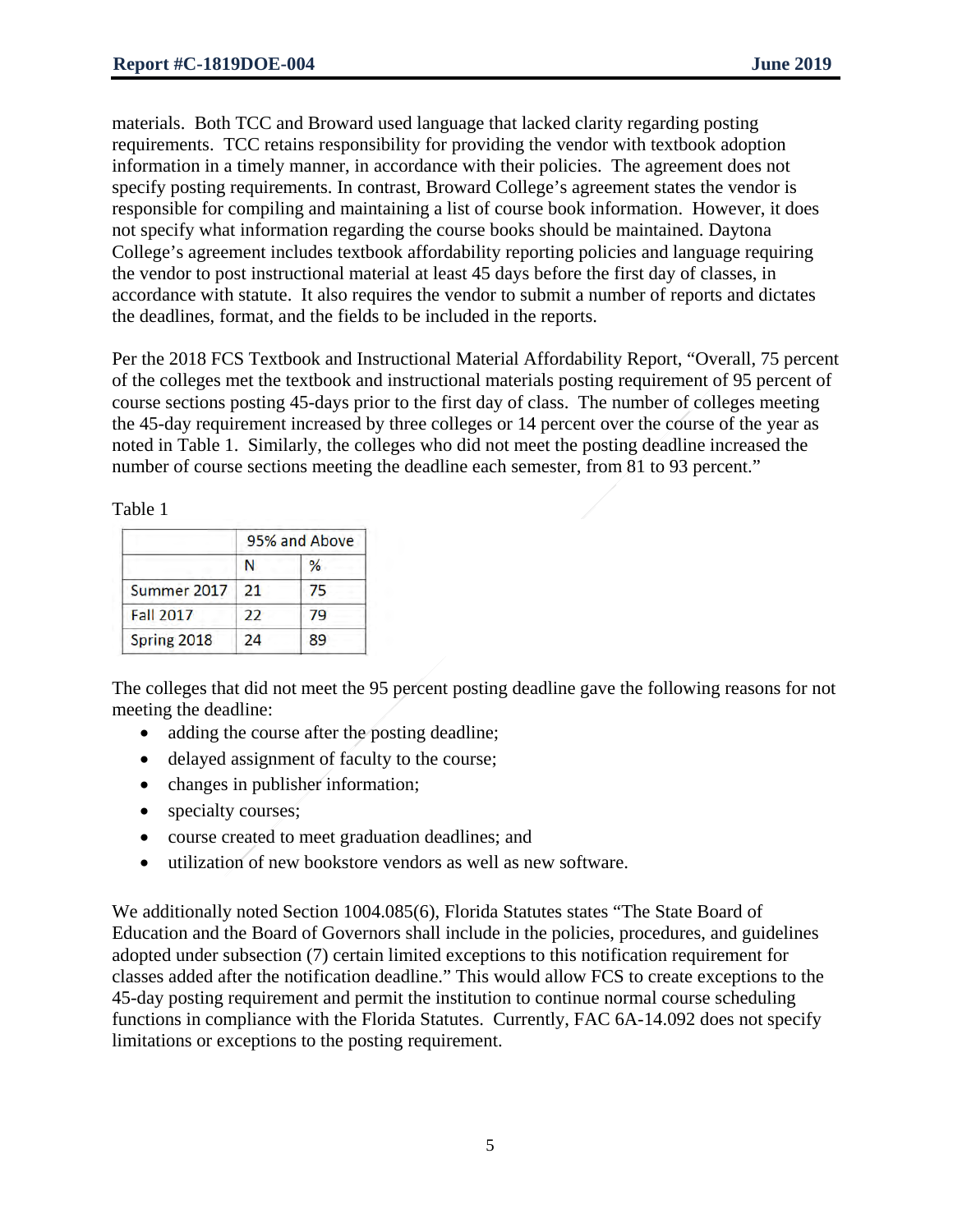#### *Recommendation*

We recommend DFC encourage the institutions to include in the operational agreement with their bookstore contractor a requirement to ensure compliance with statute as it relates to timely posting of course materials. Institutions should ensure that contractors are maintaining records related to textbook affordability and specify data fields that are needed for reporting and auditing purposes. Special attention should be paid to ensuring documentation of the date the item was first posted to the web and course registration system in addition to any data resulting from an edit to the posting. Institutions manage the reporting requirements differently. Some may choose to request the data from the contractors and create the reports themselves, while others may choose to have the contractor provide the reports. Regardless of the methodology used, the institutions should ensure they maintain the specific data fields necessary to show compliance with statute.

We additionally recommend the FAC be updated to specify reasonable exceptions. One such exception could be for course sections added to accommodate student needs after the 45-day deadline, if the instructional materials used have been previously adopted by other sections of the same course or use open-source/no cost materials.

# Textbook Affordability Reporting to the FCS Chancellor

We sampled six institutions and reviewed the submitted reports to determine whether the institutions submitted the reports as required by the Florida Statutes. The selected institutions included:

- Broward College
- Miami-Dade College
- Daytona State College
- Florida Keys Community College
- Hillsborough Community College
- Tallahassee Community College

We reviewed the submitted reports for 2016, 2017, and 2018. We noted the format changed each year. In 2016, the institutions submitted their reports using their internal formats. All of the required elements were reported during 2016. In 2017, DFC created a form which the institutions either completed and submitted or incorporated into their report. The form addressed all the statutorily required elements. Per the 2018 report, "The Division of Florida Colleges provided each institution with a report template to complete and submit via Survey Monkey delineating the initiatives implemented by the colleges to reduce the cost of textbook and instructional materials." The report included the colleges':

[1] textbook and instructional materials selection process;

[2] specific initiatives designed to reduce the costs of textbooks and instructional materials;

[3] policies implemented regarding posting textbooks and instructional materials prior to the 45-day deadline;

- [4] initiatives designed to reduce the cost of textbooks and instructional materials;
- [5] cost benefit analyses factors; and
- [6] the percent of general education courses using open education resources.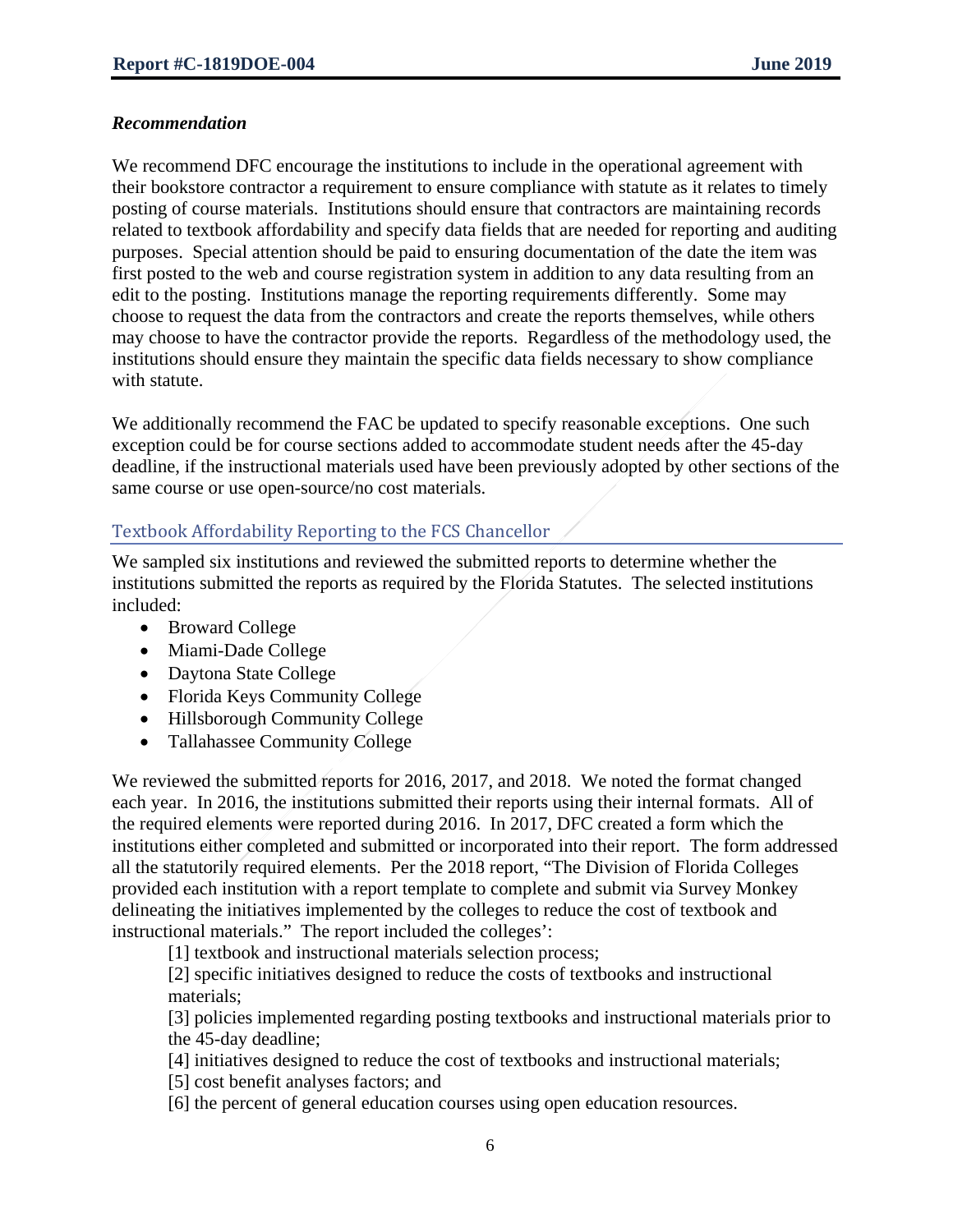We observed all questions listed on the form met the statutory requirements, with one exception. In the Survey Monkey form, question one asks "What is your institution's selection process for textbook and instructional materials?" While this question addresses the overall selection process, FAC 6A-14.092(5), asks for reporting, "The textbook and instructional materials selection process for general education courses with a wide cost variance and high enrollment courses." The way the question is currently written does not directly ask about courses with a wide cost variance or high enrollment courses. Some institutions provided information specific to wide cost variances and high enrollment courses as part of their answer. Others answered the question as it was asked and did not directly address the wide cost variance. By not asking directly about the wide cost variance and high enrollment courses, it leaves DFC and the institutions out of compliance with the rule. This could potentially lead to additional AG findings for the institutions.

During the consultation conference, DFC staff expressed concerns regarding instructors receiving compensation for requiring students to purchase instructional materials written by that instructor. Per 1004.085(3), F.S., "An employee may receive: (b) Royalties or other compensation from sales of textbooks or instructional materials that include the instructor's own writing or work." However, DFC, statutorily, does have the option to request that institutions report on the use of instructor written materials. DFC could request the institutions to report on their policy; if the materials are used across all sections of the same course; or instances of wide cost variance between the materials written by employees and the materials used by other sections of the same course.

#### *Recommendation*

We recommend DFC modify their survey instrument to specifically address textbook adoption policies for materials with wide cost variances and high enrollment courses.

Additionally, we noted "high enrollment courses" is not defined. It may be beneficial for DFC to define the term, not only to ensure institutions are reporting on the correct courses, but also to ensure consistency in any future audits.

## **Closing Comments**

The Office of the Inspector General would like to recognize and acknowledge the Division of Florida Colleges for their assistance during the course of this engagement. Our fieldwork was facilitated by the cooperation and assistance extended by all personnel involved.